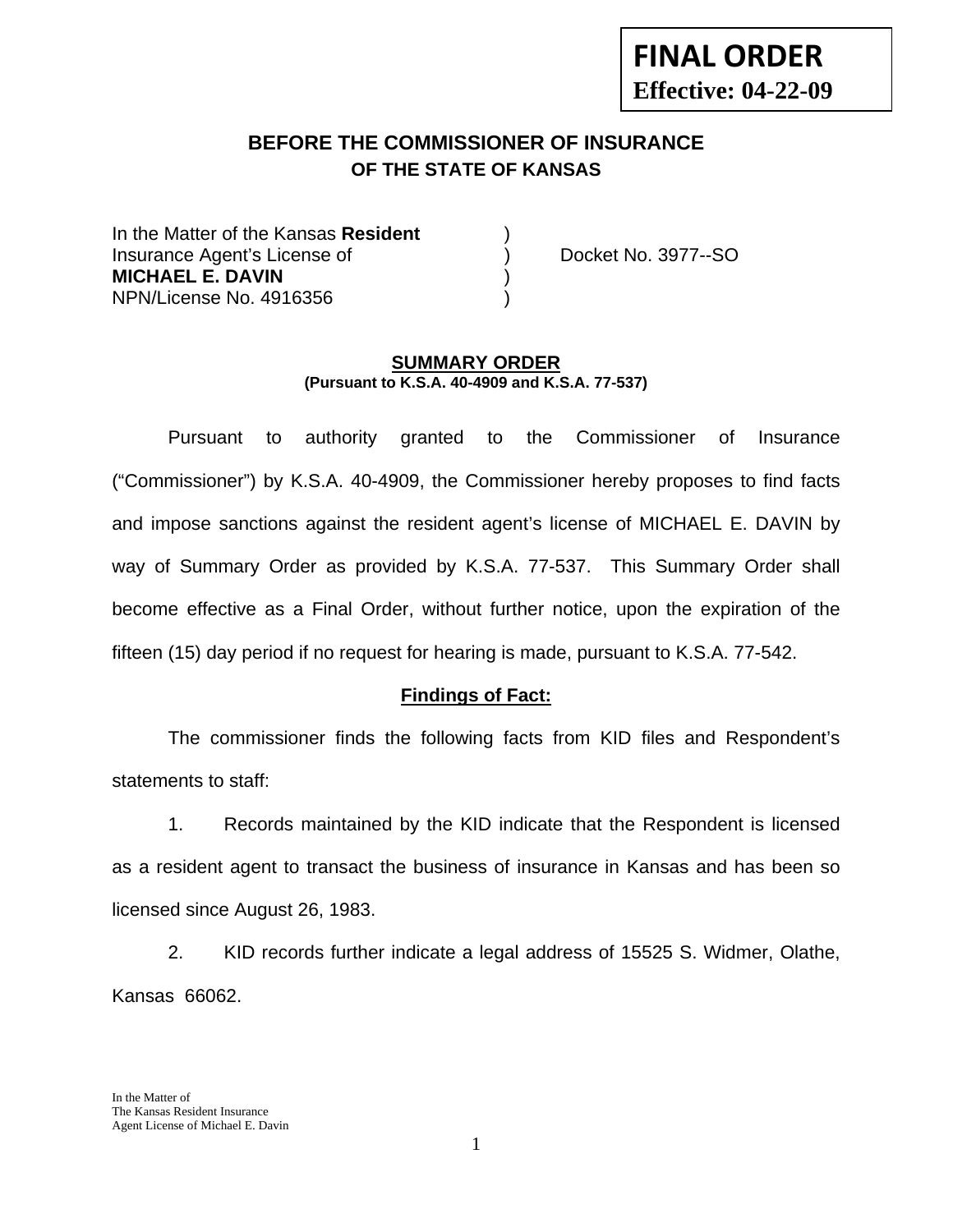3. In 1998 or 1999, L. P. (Complainant) was the respiratory therapist for Michael Davin's (Respondent) mother. Complainant asked for assistance getting a car loan and Davin was suggested by the mother to assist her.

4. On March 16, 1998, Complainant purchased a home and borrowed Sixty Five Thousand Dollars (\$65,000.00) toward purchase price of Ninety Nine Thousand Dollars (\$99,000.00).

5. On August 21, 2002, Respondent sold Complainant an American Investors Life Annuity for Eighteen Thousand One Hundred Twenty Five Dollars and Three Cents (\$18,125.03). The funding was traced to Complainant's Waddell and Reed accounts that had been rolled over from her former accounts.

6. On September 9, 2002, Davin sold two (2) life policies to Complainant along with another American Investors Life annuity in the amount of Five Thousand Dollars (\$5,000.00).

7. On December 2, 2002, Complainant contends that Respondent informed her that she should refinance her home and use to money to pay off existing debts and invest in annuities. Complainant refinanced the house for Eighty Three Thousand Fifteen Dollars (\$83,015.00) and received Ten Thousand Dollars (\$10,000.00) cash.

 8. January 10, 2003, Complainant paid Respondent, who was doing business as Planning Services, Six Thousand Dollars (\$6,000.00) to invest.

9. On January 13, 2003, Respondent loaned Six Thousand Dollars (\$6,000.00) to the sister of another insurance agent at Twenty Six and Sixty Four Hundredths per cent (26.64%) interest. The borrower defaulted and never repaid the loan.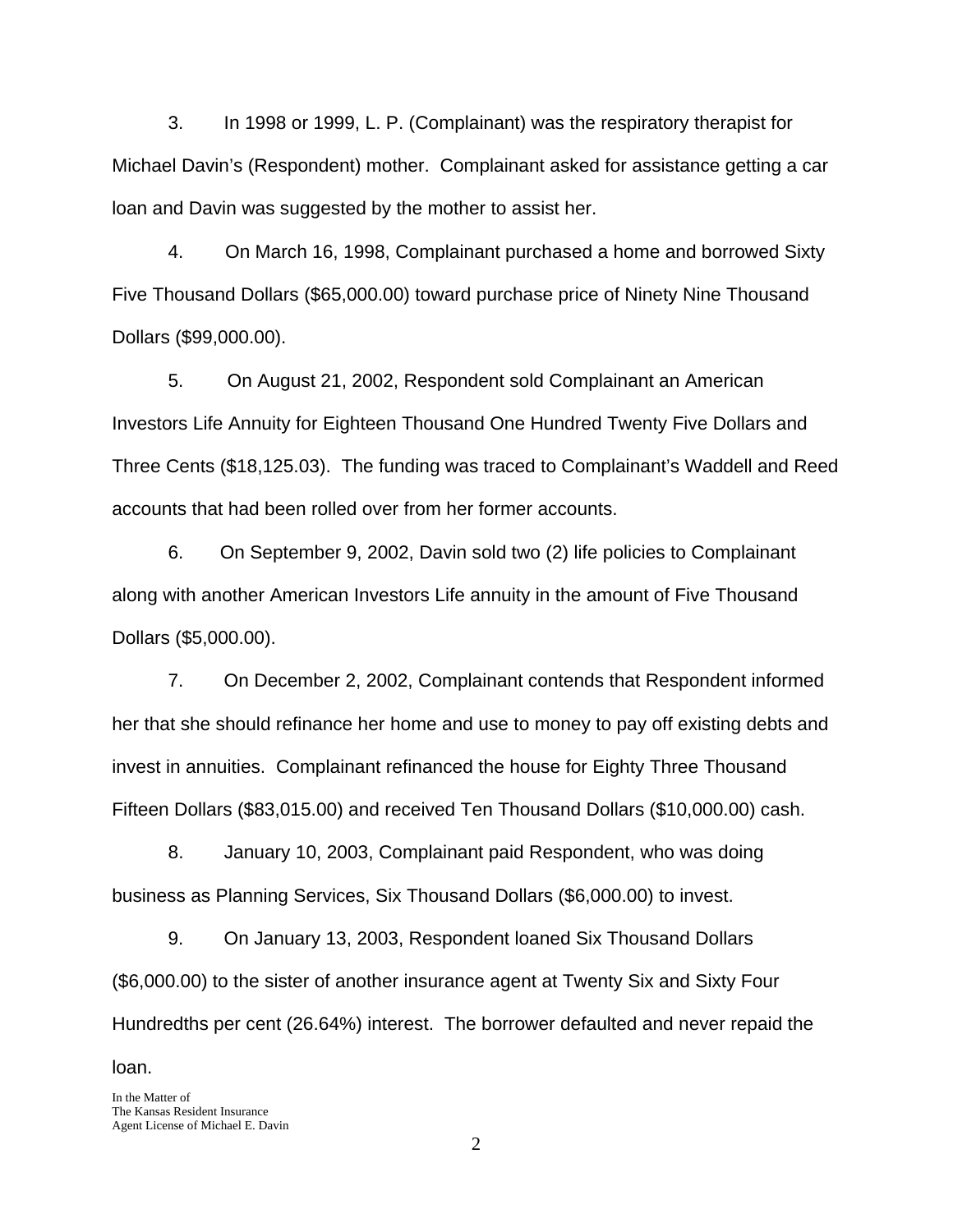10. On February 11, 2003, the life insurance policy on Complainant's exhusband D. P. was cancelled for failure to pay premium. Complainant says she requested Respondent to have the policy continue but Respondent said Complainant dropped the policy due to finances.

11. On April 18, 2003, Respondent introduced Complainant to a car salesman from whom Complainant purchased a 2002 Suzuki vehicle. The amount financed was Eighteen Thousand Four Hundred Sixty Dollars and Forty Five Cents (\$18,460.45). Respondent was supposed to make the car payments from Complainant's "fund" which Complainant thought to be the Six Thousand Dollars (\$6000.00) given to Respondent on January 10, 2003. That money was supposed to be invested to gain a higher return which would help pay off the car loan. As noted in paragraph 9 above, those funds were loaned to a private person and that person defaulted.

12. Respondent admits he made payments on the car to make up for the Six Thousand Dollars (\$6,000.00) and no interest was applied to that principal.

13. On June 6, 2003, Complainant refinanced her home for the second time for One Hundred Two Thousand, One Hundred Fifty Six Dollars and Twenty Cents (\$102,156.20) and received Fifteen Thousand Five Hundred Seventy One Dollars (\$15,571.00) cash as part of the refinance. She contends that Respondent told her the interest rates were lower and she would save money. Complainant believes this money was used to pay off some of her other debts.

3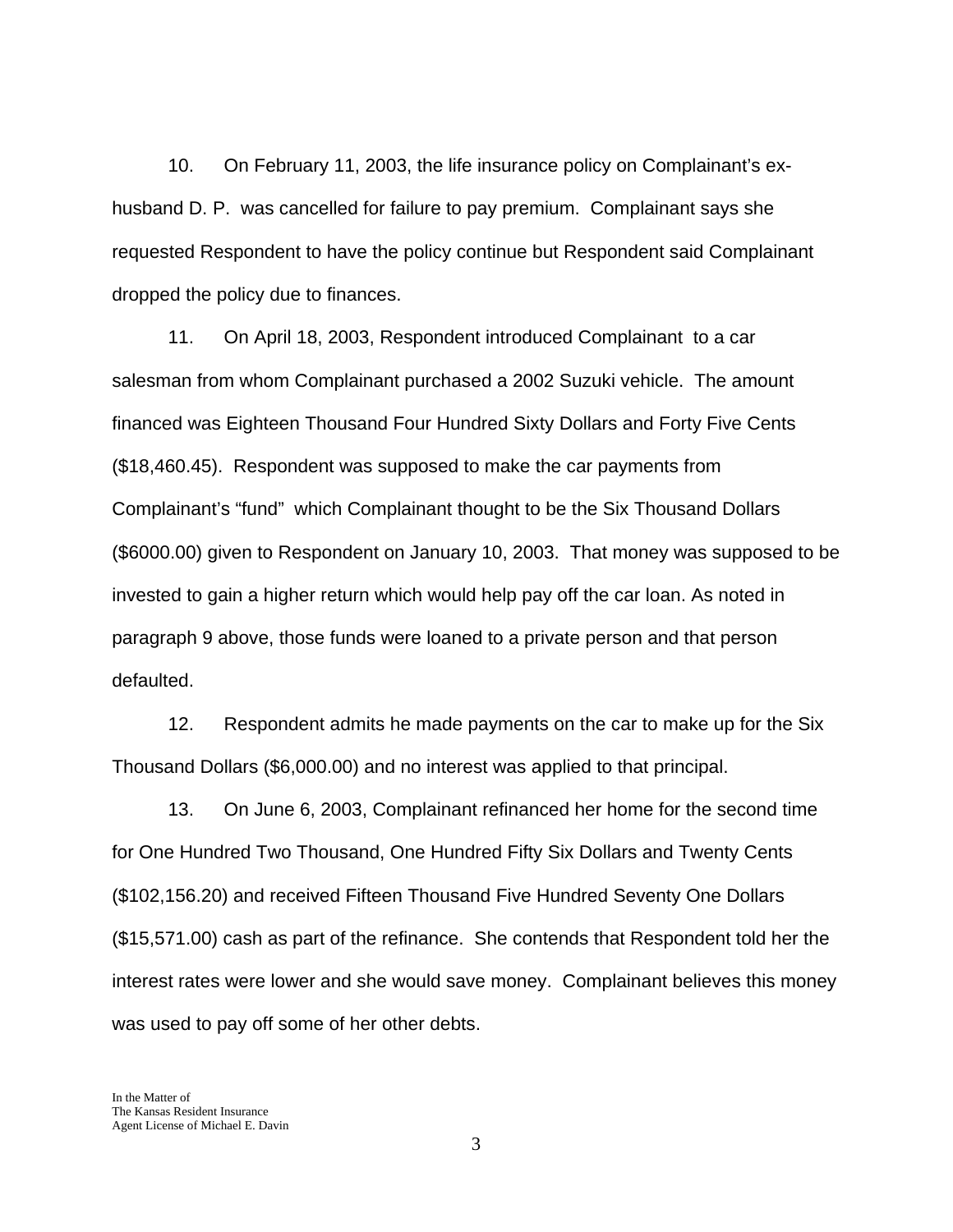14. On December 8, 2006, at the advice of Respondent, Complainant surrendered the annuity purchased on September 9, 2002 for Five Thousand Dollars (\$5,000.00). After a surrender charge of Six Hundred Seventy Two Dollars and Sixteen Cents (\$672.16) was assessed, Complainant received a check for Five Thousand Six Hundred Ninety Six Dollars and Seventy Six Cents (\$5,696.76). This check was endorsed by both Complainant and Respondent, d.b.a. Planning Services. Complainant and Respondent agreed that the money was to be invested at a higher rate of return. Davin later admitted no interest was paid on this principal and the money was used to make more payments on the car loan.

15. On April 4, 2008, Complainant refinanced her home for the third time. This refinance was for One Hundred Sixty One Thousand Three Hundred Thirty Four Dollars and Six Cents (\$161,334.06). Complainant received Twenty Three Thousand Four Hundred Forty Dollars and Fifty One Cents (\$23,440.51) cash from this transaction.

16. On April 16, 2008, Complainant surrendered the annuity purchased August 21, 2002 that was, in April, 2008, valued at Twenty One Thousand Nine Hundred Sixty Nine Dollars and Fifty Four Cents. (\$21,969.54). A surrender charge of One Thousand Nine Hundred Ninety Three Dollars and Fifty Five Cents (\$1,993.55) was charged to Complainant. These funds were deposited into Respondent's personal account at Metcalf Bank. Complainant said she believed those funds were being placed into a different annuity but she was never presented with an application or prospectus

17. On May 19, 2008, Complainant drafted a personal check for Twenty Two Thousand Four Hundred Forty Dollars and Fifty One Cents (\$22,440.51) to Respondent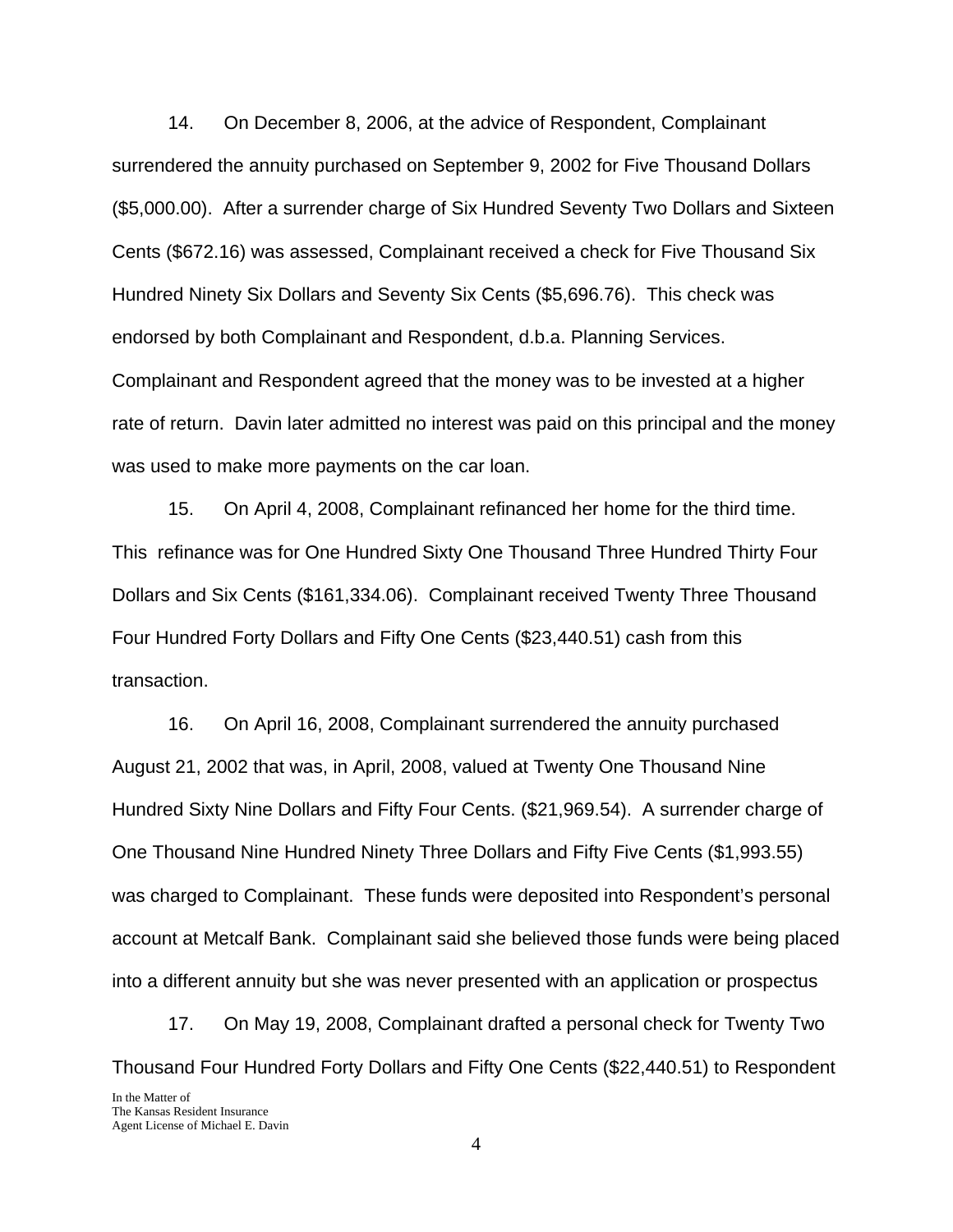for an investment in a land/oil speculation operated by Respondent's family trust. Davin admits the deal fell through, there were no contracts, and he has half the money left. These funds were from the April 4, 2008 real estate refinance of Complainant's house.

18. On August 30, 2008, the house that was purchased and refinanced was damaged by fire.

19. On September 4, 2008, Complainant sent an e-mail and letter requesting Respondent to return her money. Respondent has admitted to receiving the funds. To date, none of the above funds have been returned to Complainant.

#### **Applicable Law**

 20. K.S.A. 40-4909(a)(4) applies to the withholding, misappropriating or converting all monies received in the course of doing insurance business.

21. K.S.A. 40-4909(a)(8) forbids using any fraudulent, coercive or dishonest practice or demonstrated any incompetence, untrustworthiness or financial irresponsibility in the conduct of business in this state or elsewhere.

#### **Conclusions of Law**

 22. The Commissioner has jurisdiction over Respondent as well as the subject matter of this proceeding, and such proceeding is held in the public interest.

The Commissioner finds, based on the facts contained in paragraphs 3 through 19, that Respondent has demonstrated incompetence, untrustworthiness, or financial irresponsibility in the conduct of business.

 23. Based on the Respondent's conduct as stated above, the Commissioner concludes that sufficient grounds exist for the revocation of Respondent's insurance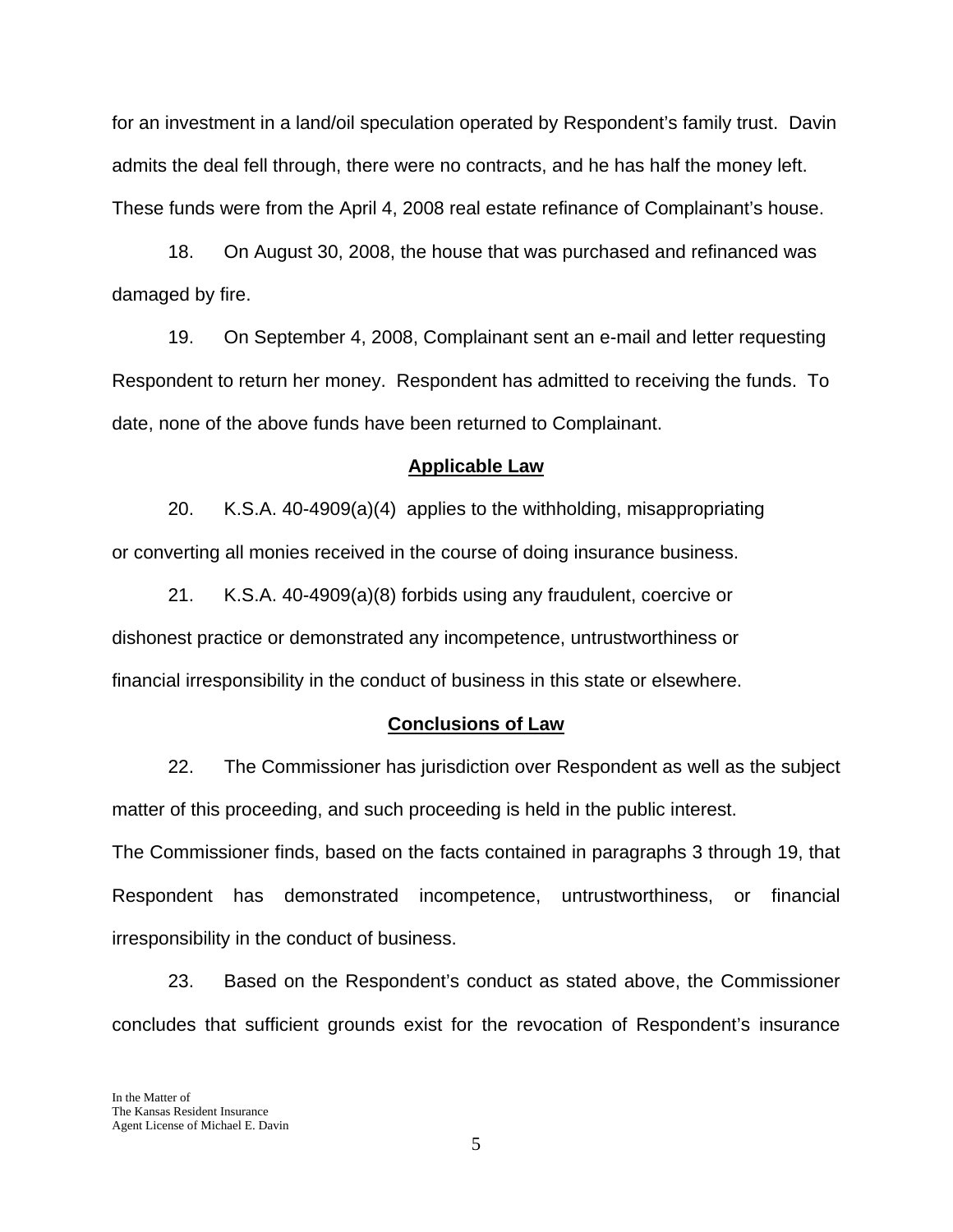agent's license pursuant to K.S.A. 2004 Supp. 40-4909(b) because such license is not properly serving the interests of the insurer and the insurable interests of the public.

 24. Based on the facts and circumstances set forth herein, it appears that the use of summary proceedings in this matter is appropriate, in accordance with the provisions set forth in K.S.A. 77-537(a), in that the use of summary proceedings does not violate any provision of the law and the protection of the public interest does not require the KID to give notice and opportunity to participate to persons other than Michael E. Davin.

**IT IS THEREFORE ORDERED BY THE COMMISSIONER OF INSURANCE THAT** the Kansas resident insurance agent's license of Michael E. Davin is hereby **REVOKED. It is further ordered,** that Michael E. Davin shall **CEASE and DESIST** from the sale, solicitation, or negotiation of insurance and/or receiving compensation deriving from the sale, solicitation, or negotiation of insurance conducted after the effective date of this order.

#### **NOTICE OF RIGHTS**

(Pursuant to K.S.A. 77-542)

**Michael E. Davin** is entitled to a hearing pursuant to K.S.A. 77-537 and K.S.A. 77-542, the Kansas Administrative Procedure Act. If **he** desires a hearing, **he** must file a written request for a hearing with:

 John W. Campbell, General Counsel Kansas Insurance Department 420 S.W. 9<sup>th</sup> Street Topeka, Kansas 66612

In the Matter of The Kansas Resident Insurance Agent License of Michael E. Davin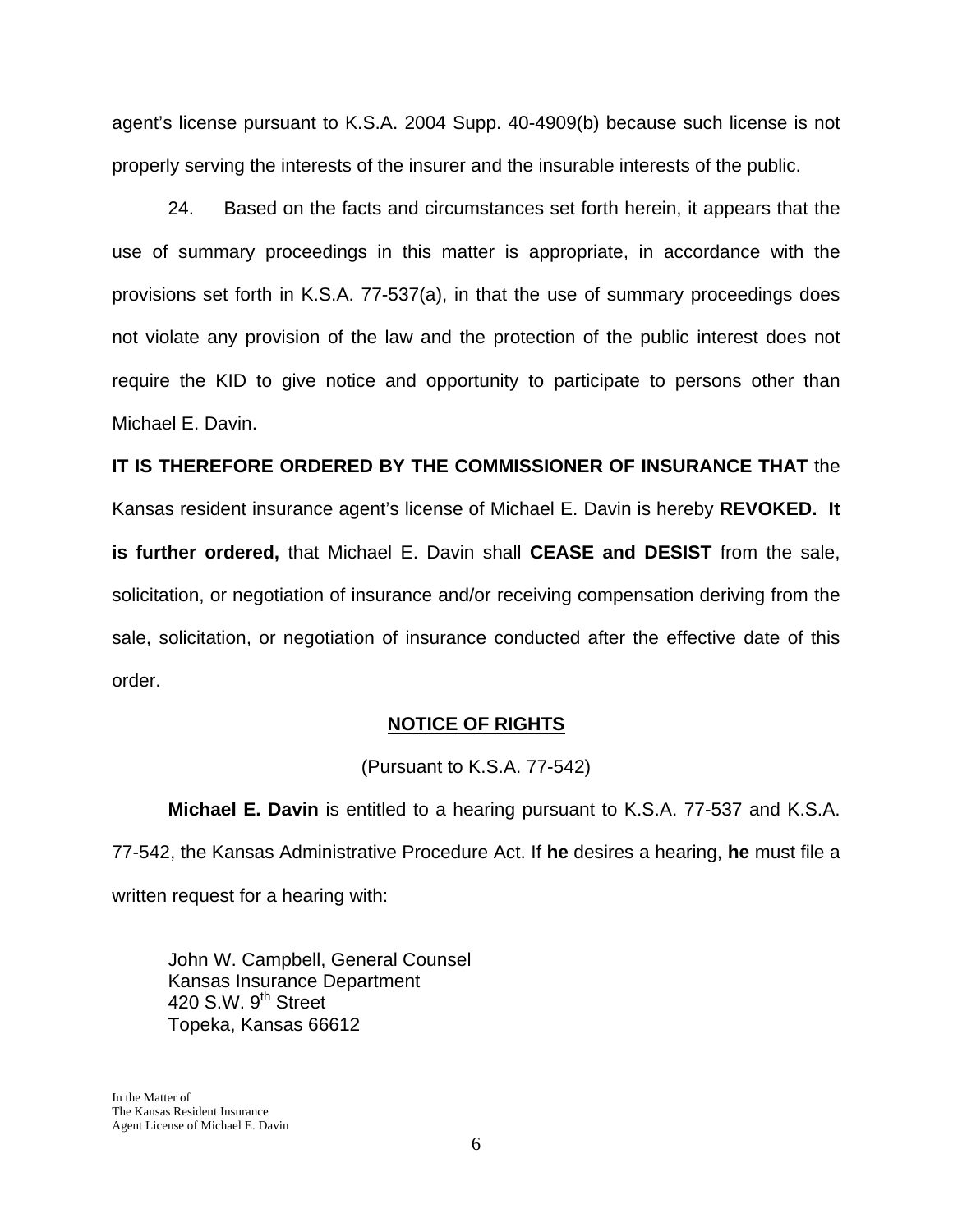This request must be filed within fifteen (15) days from the date of service of this Order. If **Michael E. Davin** requests a hearing, the Kansas Insurance Department will notify **him** of the time and place of the hearing and information on procedures, right of representation, and other rights of parties relating to the conduct of the hearing, before commencement of the same.

If a hearing is not requested in the time and manner stated above, this Summary Order shall become effective as a Final Order upon the expiration of time for requesting a hearing, pursuant to K.S.A. 77-613. In the event **Michael E. Davin** files a Petition for Judicial Review, pursuant to K.S.A. §77-613(e), the agency officer to be served on behalf of the Kansas Insurance Department is:

 John W. Campbell, General Counsel Kansas Insurance Department 420 S.W. 9<sup>th</sup> Street Topeka, Kansas 66612

IT IS SO ORDERED THIS 22nd DAY OF MARCH, 2009, IN THE CITY OF **TOPEKA, COUNTY OF SHAWNEE, STATE OF KANSAS.** 



\_/s/ Sandy Praeger\_\_\_\_\_\_\_\_\_\_\_\_\_\_\_\_ Sandy Praeger DEPARTMENT VON COMMISSIONER Of Insurance

 \_/s/ John W. Campbell\_\_\_\_\_\_\_\_\_\_\_\_\_\_ John W. Campbell General Counsel

In the Matter of The Kansas Resident Insurance Agent License of Michael E. Davin